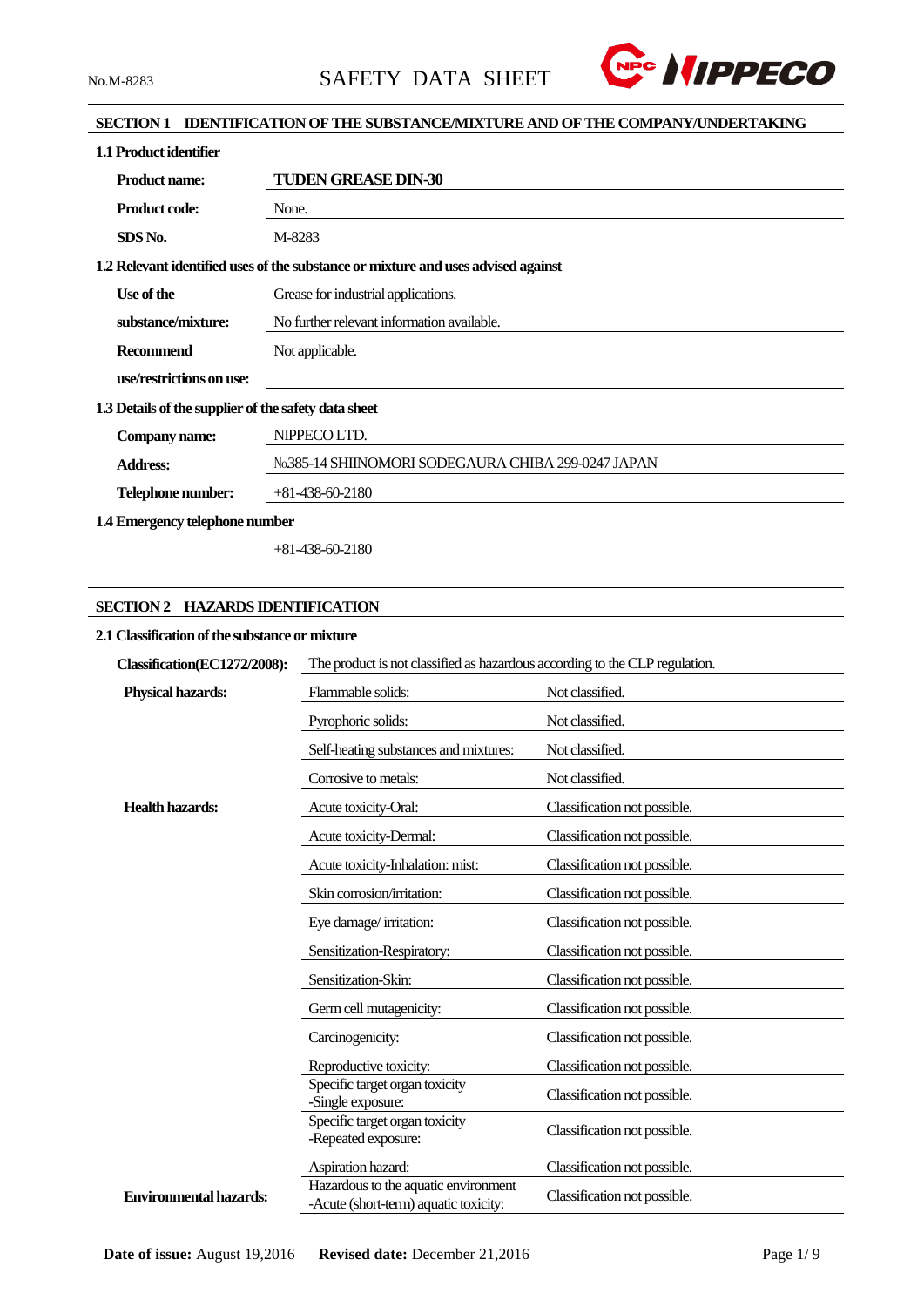



|                                            | Hazardous to the aquatic environment<br>Classification not possible.<br>-Chronic (long term) aquatic toxicity: |  |  |  |
|--------------------------------------------|----------------------------------------------------------------------------------------------------------------|--|--|--|
|                                            | The hazards without the above mention are "Not applicable" or "Classification not possible".                   |  |  |  |
| Classification(OSHA HCS 29 CFR 1910.1200): |                                                                                                                |  |  |  |
|                                            | The product is not classified as hazardous according to OSHA GHS regulations within the                        |  |  |  |
|                                            | <b>United States.</b>                                                                                          |  |  |  |
| 2.2 Label elements                         |                                                                                                                |  |  |  |
| Hazard pictogram(s):                       | No pictogram.                                                                                                  |  |  |  |
| Signal word:                               | No signal word.                                                                                                |  |  |  |
| Hazard statement(s):                       | No hazard statement.                                                                                           |  |  |  |
| Precautionary statement(s):                |                                                                                                                |  |  |  |
| <b>Prevention:</b>                         | Not required.                                                                                                  |  |  |  |
| <b>Response:</b>                           | Not required.                                                                                                  |  |  |  |
| Storage:                                   | Not required.                                                                                                  |  |  |  |
| Disposal:                                  | Not required.                                                                                                  |  |  |  |
| 2.3 Other hazards                          |                                                                                                                |  |  |  |
| Other hazards which do                     | Combustibility. Keep away from ignition sources such as heat/sparks/open flames.                               |  |  |  |
| not result in classification:              |                                                                                                                |  |  |  |
|                                            |                                                                                                                |  |  |  |

#### **SECTION 3 COMPOSITION/INFORMATION ON INGREDIENTS**

**Substance/mixt** Mixture

**ure**

| Ingredient(s):       |              |              |           |                     |               |                    |                    |             |
|----------------------|--------------|--------------|-----------|---------------------|---------------|--------------------|--------------------|-------------|
| <b>Chemical Name</b> | CAS#         | EC#          | Wt%       | EU                  | EU            | <b>USA</b>         | <b>ACGIH</b>       | EU          |
| / Generic Name       |              |              |           | <b>Hazard class</b> | Category code | <b>OSHAPEL</b>     | <b>TLV</b>         | <b>ILV</b>  |
| Refined mineral base | Confidential | Confidential | $75 - 85$ | None                | None          | 5mg/m <sup>3</sup> | 5mg/m <sup>3</sup> | Not         |
| oil                  |              |              |           |                     |               | (TWA: as oil mist) | (TWA: as oil mist) | established |
| Carbon black         | 1333-86-4    | 215-609-9    | $1 - 10$  | None                | None          | Not established    | $3mg/m3$ (TWA)     | Not         |
|                      |              |              |           |                     |               |                    |                    | established |
| Graphite             | 7782-42-5    | 231-955-3    | $10-20$   | None                | None          | 15mppcf            | $2mg/m3$ (TWA)     | Not         |
|                      |              |              |           |                     |               | (TWA)              |                    | established |

#### **Carcinogen:**

**Chemical name:** Carbon black **CAS#:133-86-4 R** 

|  |  | e <b>ference:</b> IARC Monographs |
|--|--|-----------------------------------|
|--|--|-----------------------------------|

(Vol. 65, Vol. 93; in preparation)

Group 2B:The agent is possibly carcinogenic to humans.

No component of this product except the above is listed as a human carcinogen or a potential carcinogen in IARC Monographs, U.S. NTP, OSHA regulation, and Annex VI of Regulation (EC) 1272/2008.

Refined mineral base oil, by definition, is considered hazardous according to OSHA. Because it carries Threshold limit value (TLV) for mineral oil mist. Refined mineral base oil contain <3.0% DMSO extractable material.

## **PBT substance and vPvB substance:**

**Chemical name:** None. **CAS#: Category:**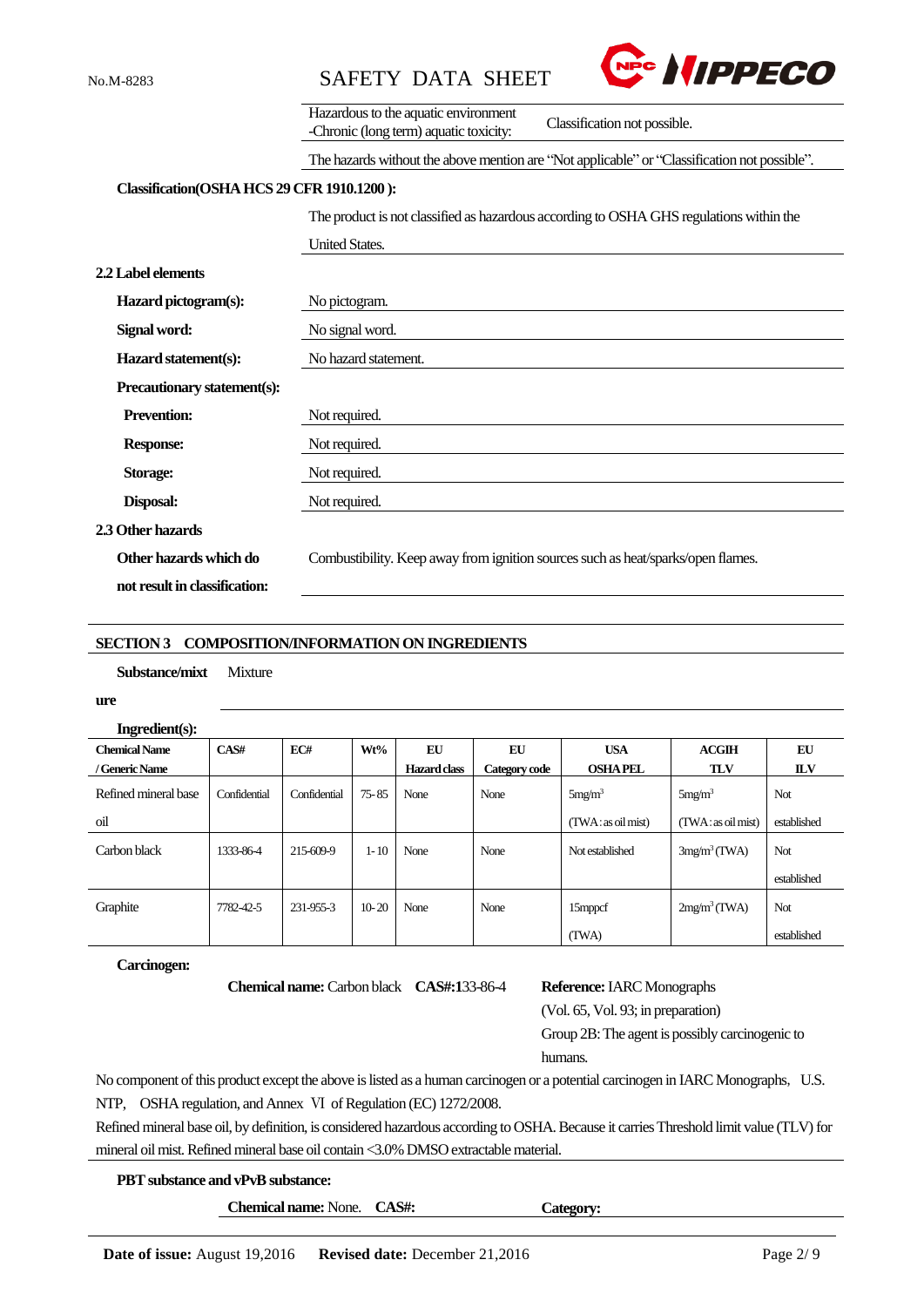

# No component of this product is a PBT or vPvB substance under Regulation (EC)1907/2006.

A statement that the specific chemical identity(ies) and/or exact percentage(s) of composition has been withheld as a trade secret.

### **SECTION 4 FIRST AID MEASURES**

| <b>4.1 Description of first aid measures</b>                    |                                                                                        |  |  |
|-----------------------------------------------------------------|----------------------------------------------------------------------------------------|--|--|
| <b>Inhalation:</b>                                              | Remove exposed person to fresh air if adverse effects are observed.                    |  |  |
| Skin:                                                           | Wash with soap and water. Get medical attention if irritation develops.                |  |  |
| Eye:                                                            | Flush immediately with water for at least 15 minutes. Get immediate medical attention. |  |  |
| <b>Ingestion:</b>                                               | Do not make person vomit unless directed to do so by medical personnel.                |  |  |
| <b>Protection of first-aiders:</b>                              | No action shall be taken involving any personal risk or without suitable training.     |  |  |
| 4.2 Most important symptoms and effects, both acute and delayed |                                                                                        |  |  |
|                                                                 | See SECTION 11 for more detailed information on health effects and symptoms.           |  |  |
|                                                                 | 4.3 Indication of any immediate medical attention and special treatment needed         |  |  |
| Notes to physician:                                             | Treatment should in general be symptomatic and directed to relieving any effects.      |  |  |

#### **SECTION 5 FIRE FIGHTING MEASURES**

| 5.1 Extinguishing media                                   |                                                                                                    |
|-----------------------------------------------------------|----------------------------------------------------------------------------------------------------|
| Suitable extinguishing media:                             | Use water fog, foam, dry chemical or carbon dioxide to extinguish flames.                          |
| <b>Unsuitable extinguishing</b>                           | DO NOT use forcible water. See SECTION 11 for more detailed information on health effects          |
| media:                                                    | and symptoms.                                                                                      |
| 5.2 Special hazards arising from the substance or mixture |                                                                                                    |
| Hazards from the substance                                | In a fire or if heated, a pressure increase will occur and the container may burst.                |
| or mixture:                                               |                                                                                                    |
| <b>Hazardous</b> combustion                               | Combustion products may include the following:                                                     |
| products:                                                 | Carbon oxides $(CO, CO2)$ , oxides of sulfur.                                                      |
| 5.3 Advice for firefighters                               |                                                                                                    |
| Special precautions for                                   | Promptly isolate the scene by removing all persons from the vicinity of the incident if there is a |
| fire-fighters:                                            | fire. No action shall be taken involving any personal risk or without suitable training.           |
| Special protective equipment                              | Fire-fighters should wear appropriate protective equipment and self-contained breathing            |
| for fire-fighters:                                        | apparatus with a full face-piece operated in positive pressure mode.                               |

# **SECTION 6 ACCIDENTAL RELEASE MEASURES**

| 6.1 Personal precautions, protective equipment and emergency procedures |                                                                                              |  |  |
|-------------------------------------------------------------------------|----------------------------------------------------------------------------------------------|--|--|
| For non-emergency                                                       | Eliminate all ignition sources. Evacuate surrounding areas.                                  |  |  |
| personnel:                                                              |                                                                                              |  |  |
| For emergency responders:                                               | Particular danger of slipping on leaked/spilled product.                                     |  |  |
| <b>6.2 Environmental precautions</b>                                    |                                                                                              |  |  |
|                                                                         | Should be prevented from contaminating soil or from entering sewage and drainage systems and |  |  |
|                                                                         | bodies of water.                                                                             |  |  |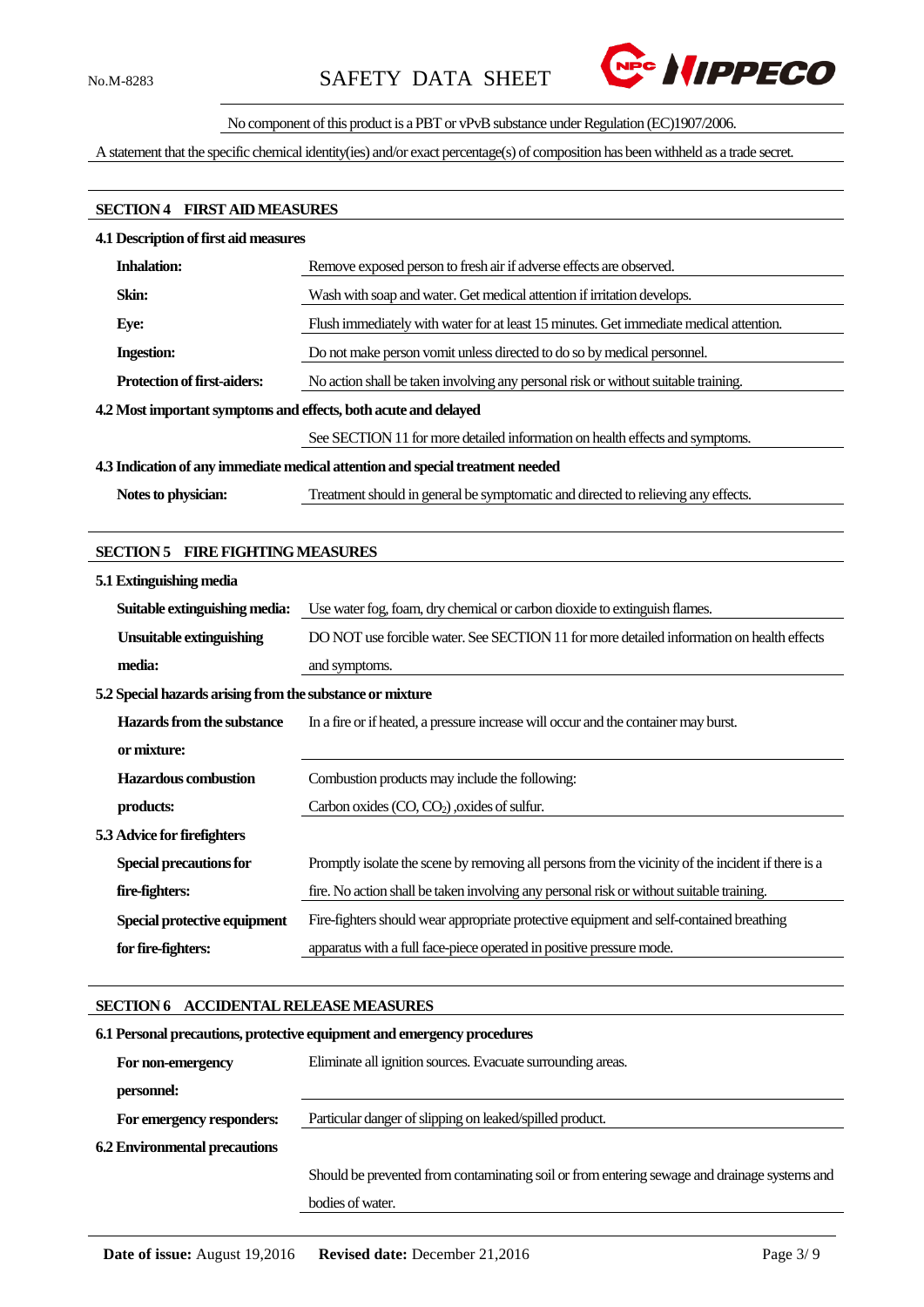

# **6.3 Methods and material for containment and cleaning up**

| Small spill:                    | Move containers from spill area. Absorb with an inert material and place in an appropriate waste   |
|---------------------------------|----------------------------------------------------------------------------------------------------|
|                                 | disposal container. Dispose of via a licensed waste disposal contractor.                           |
| Large spill:                    | Move containers from spill area. Prevent entry into sewers, water courses, basements or confined   |
|                                 | areas. Contain and collect spillage with non-combustible, absorbent material e.g. sand, earth,     |
|                                 | vermiculite or diatomaceous earth and place in container for disposal according to local           |
|                                 | regulations. Suction or scoop the spill into appropriate disposal or recycling vessels, then cover |
|                                 | spill area with oil absorbent. Dispose of via a licensed waste disposal contractor.                |
| 6.4 Reference to other sections |                                                                                                    |
|                                 | See SECTION 7 for information on safe handling.                                                    |
|                                 | See SECTION 8 for information on personal protection equipment.                                    |
|                                 | See SECTION 13 for disposal information.                                                           |
|                                 |                                                                                                    |

# **SECTION 7 HANDLING AND STORAGE**

| 7.1 Precautions for safe handling                                |                                                                                                   |  |  |  |
|------------------------------------------------------------------|---------------------------------------------------------------------------------------------------|--|--|--|
| <b>Protective measures:</b>                                      | Put on appropriate personal protective equipment (see SECTION8).                                  |  |  |  |
| Advice on general                                                | Workers should wash hands and face before eating, drinking and smoking. Avoid contact with        |  |  |  |
| occupational hygiene:                                            | eyes, skin and clothing. Avoid breathing vapor or mist. Keep in the original container or an      |  |  |  |
|                                                                  | approved alternative made from a compatible material, kept tightly closed when not in use.        |  |  |  |
|                                                                  | Empty containers retain product residue and can be hazardous. Do not reuse container.             |  |  |  |
| 7.2 Conditions for safe storage, including any incompatibilities |                                                                                                   |  |  |  |
|                                                                  | Store in accordance with local regulations. Store in a dry, cool and well-ventilated area, away   |  |  |  |
|                                                                  | from incompatible materials (see SECTION 10). Keep away from heat and direct sunlight. Keep       |  |  |  |
|                                                                  | container tightly closed and sealed until ready for use. Containers that have been opened must be |  |  |  |
|                                                                  | carefully resealed and kept upright to prevent leakage. Store and use only in equipment           |  |  |  |
|                                                                  | containers designed for use with this product. Do not store in unlabeled containers.              |  |  |  |
| Not suitable:                                                    | Prolonged exposure to elevated temperature.                                                       |  |  |  |
| 7.3 Specific end use(s)                                          |                                                                                                   |  |  |  |
|                                                                  | No further relevant information available.                                                        |  |  |  |

# **SECTION 8 EXPOSURE CONTROLS / PERSONAL PROTECTION**

| 8.1 Control parameters       |                                                                                |  |  |  |
|------------------------------|--------------------------------------------------------------------------------|--|--|--|
|                              | No exposure limit value known on the product itself.                           |  |  |  |
|                              | OHSA PEL: TWA: 5 mg/m <sup>3</sup> 8 hours. (as oil mist, mineral)             |  |  |  |
|                              | ACGIH TLV: TWA: 5 mg/m <sup>3</sup> 8 hours. (as oil mist, mineral)            |  |  |  |
|                              | NIOSH REL: TWA: 5 mg/m <sup>3</sup> 10 hours. (as oil mist, mineral)           |  |  |  |
|                              | EU ILV: Not established                                                        |  |  |  |
| <b>8.2 Exposure controls</b> |                                                                                |  |  |  |
| Appropriate engineering      | When mist is generated, the limited part should be ventilated.                 |  |  |  |
| controls:                    | A washing facility/water for eye and skin cleaning purposes should be present. |  |  |  |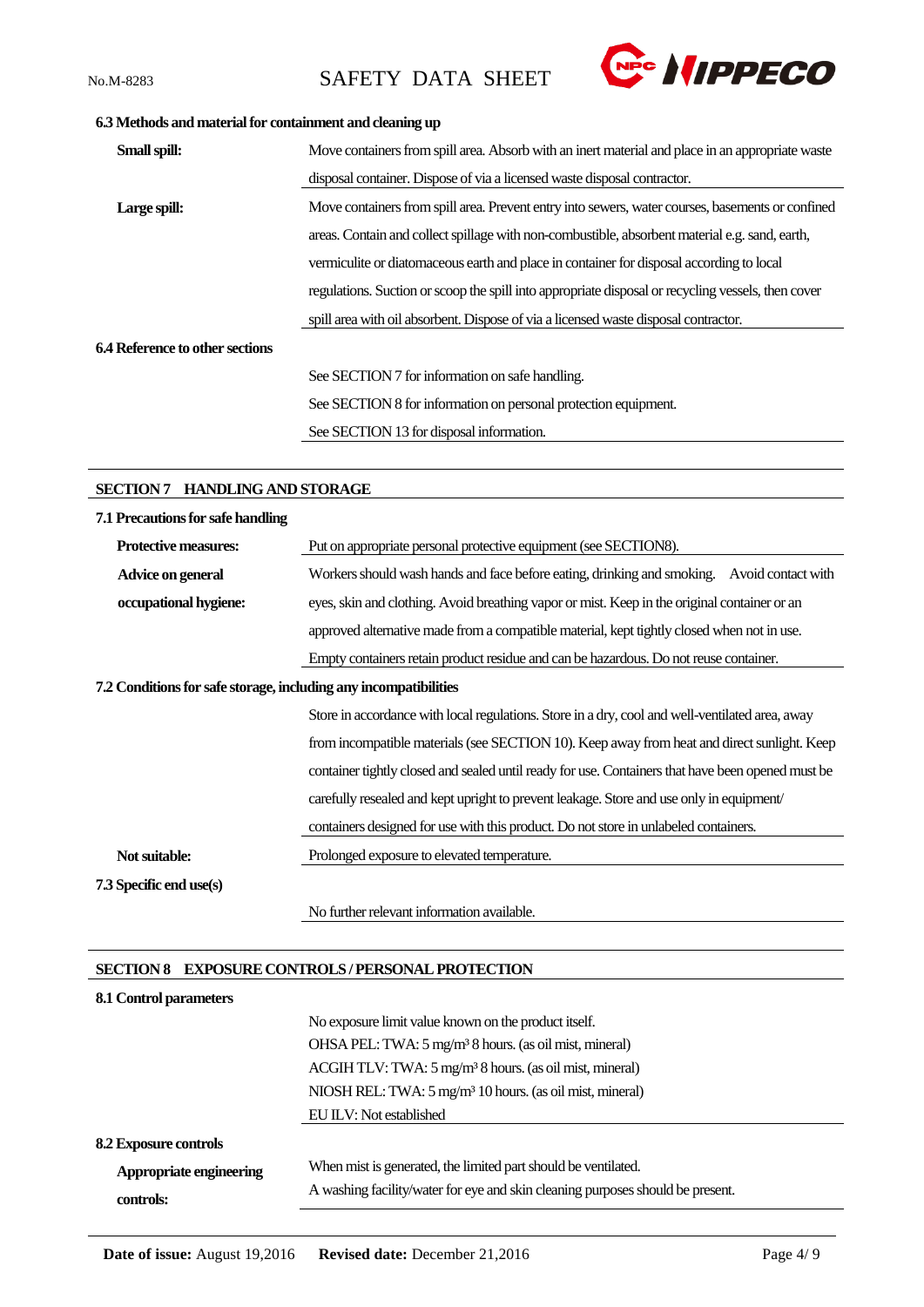

### **Individual protection measures, such as personal protective equipment**

| <b>Eye/face protection:</b>    | ☑ | <b>Required</b> | $\Box$ Not required                                                      | Wear safety glasses with side shields.             |
|--------------------------------|---|-----------------|--------------------------------------------------------------------------|----------------------------------------------------|
| Skin(hand/other) protection:   | ⊠ | <b>Required</b> | $\Box$ Not required<br>To prevent contact, wear impervious clothing such |                                                    |
|                                |   |                 |                                                                          | as gloves, apron.                                  |
| <b>Respiratory protection:</b> |   | <b>Required</b> | $\boxtimes$ Not required                                                 | No special respiratory protection equipment is     |
|                                |   |                 |                                                                          | required under normal conditions of use with       |
|                                |   |                 |                                                                          | adequate ventilation.                              |
|                                |   |                 |                                                                          | In case of insufficient ventilation, wear suitable |
|                                |   |                 |                                                                          | respiratory equipment.                             |
| <b>Thermal hazards:</b>        |   | <b>Required</b> | $\boxtimes$ Not required                                                 | Not normally required.                             |
| <b>Environmental exposure</b>  |   |                 | Avoid release to the environment.                                        |                                                    |
| controls:                      |   |                 |                                                                          |                                                    |

# **SECTION 9 PHYSICAL AND CHEMICAL PROPERTIES**

# **9.1 Information on basic physical and chemical properties**

| Appearance:                                | Smooth, black, semi-solid.     |
|--------------------------------------------|--------------------------------|
| Odor:                                      | Bland odor.                    |
| Odor threshold:                            | Not determined.                |
| pH:                                        | Not determined.                |
| <b>Melting point/freezing</b>              | Not determined.                |
| $point$ <sup>(<math>\circ</math></sup> C): |                                |
| Initial boiling point and                  | Undetermined.                  |
| boiling range (°C):                        |                                |
| Flash point( $\mathrm{C}$ ):               | $>200$ (SETA)                  |
| <b>Evaporation rate:</b>                   | Not determined.                |
| <b>Upper/lower flammability or</b>         | Not determined.                |
| explosive limits:                          |                                |
| Vapor pressure:                            | Not determined.                |
| <b>Relative density:</b>                   | Not determined.                |
| Density/specific gravity:                  | Ca. $1.24(25^{\circ}\text{C})$ |
| Solubility(ies):                           | Negligible (in water).         |
| Partition coefficient: n-                  | Not determined.                |
| octanol/water:                             |                                |
| <b>Auto-ignition</b>                       | Not determined.                |
| temperature(°C):                           |                                |
| Decomposition                              | Not determined.                |
| temperature(°C):                           |                                |
| Viscosity (m Pa s):                        | Not determined.                |
| <b>Explosive properties:</b>               | Not determined.                |
| <b>Oxidizing properties:</b>               | Not determined.                |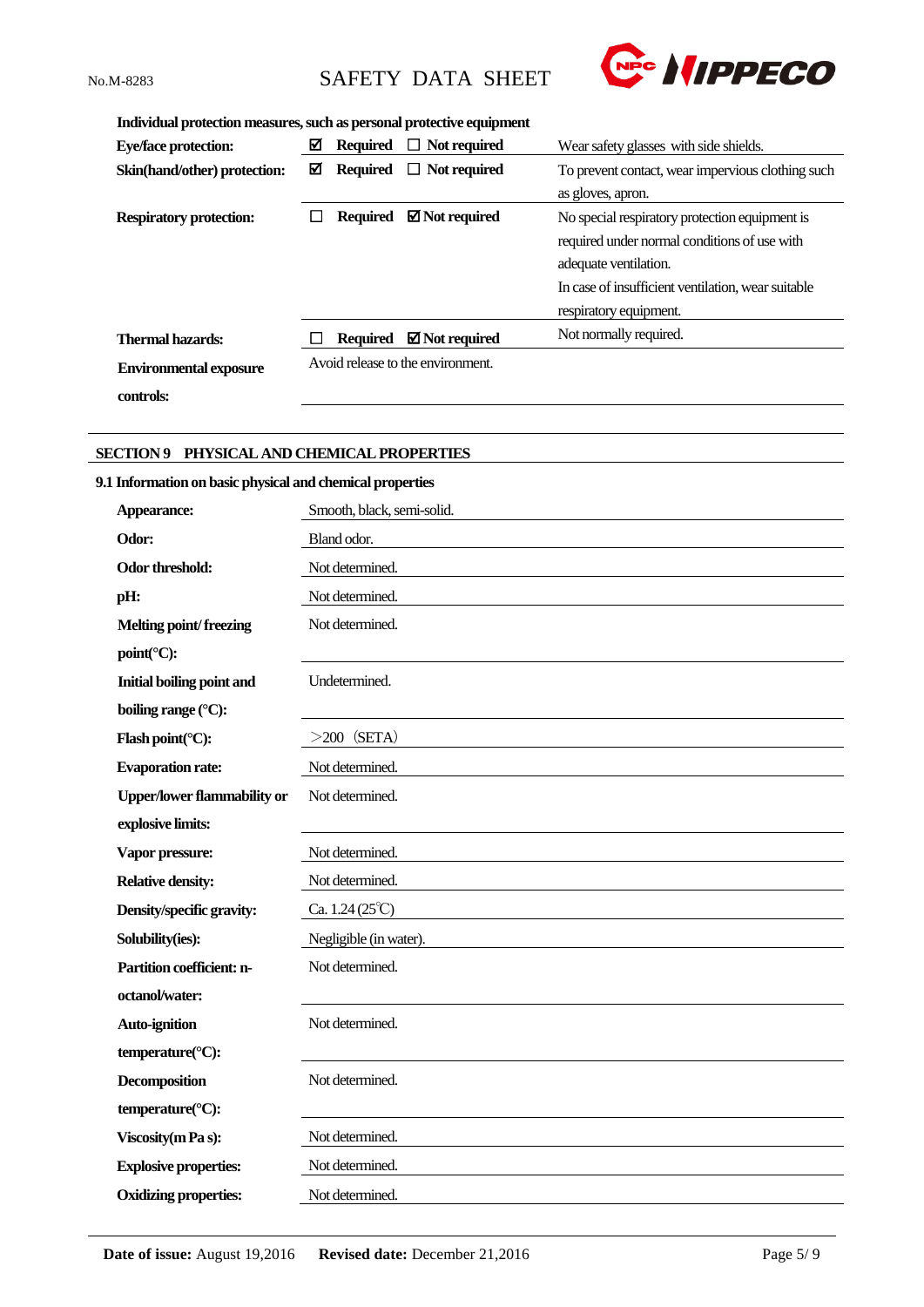

### **9.2 Other information** .

No further relevant information available.

| SECTION 10 STABILITY AND REACTIVITY                          |                                                                                                  |
|--------------------------------------------------------------|--------------------------------------------------------------------------------------------------|
| 10.1 Reactivity                                              | No specific test data available for this product.                                                |
| 10.2 Chemical stability                                      | $\boxtimes$ Stable $\Box$ Unstable                                                               |
| 10.3 Possibility of hazardous reactions                      |                                                                                                  |
|                                                              | May Occur $\boxtimes$ Will not occur                                                             |
| 10.4 Conditions to avoid                                     | Heat, sparks, flames, and other ignition sources.                                                |
| 10.5 Incompatible materials                                  | Acids. Oxidizing agents such as $H_2O_2$ , permanganates and perchlorates.                       |
|                                                              | Halogens and halogenated compounds.                                                              |
| 10.6 Hazardous decomposition products                        |                                                                                                  |
|                                                              | Carbon oxides $(CO, CO2)$ , oxides of sulfur.                                                    |
|                                                              |                                                                                                  |
| <b>SECTION 11</b>                                            | <b>TOXICOLOGICAL INFORMATION</b>                                                                 |
| 11.1 Information on toxicological effects                    |                                                                                                  |
| Likely routes of exposure:                                   | Eye contact, skin, ingestion.                                                                    |
|                                                              | Symptoms related to the physical, chemical, and toxicological characteristics:                   |
|                                                              | See SECTION 4 for skin contact, eye contact, and ingestion.                                      |
|                                                              | Delayed and immediate effects and also chronic effects from short and long term exposure:        |
|                                                              | Not applicable.                                                                                  |
| Numerous measures of toxicity:                               |                                                                                                  |
|                                                              | Not applicable.                                                                                  |
| <b>Acute toxicity:</b>                                       | Oral rats $LD50$ : $> 5000$ mg/kg (Base oil)                                                     |
|                                                              | Dermal rats LD50: > 5000 mg/kg (Base oil)                                                        |
|                                                              | Inhalation (vapor): No data available.                                                           |
|                                                              | Inhalation (mist): No data available.                                                            |
| Skin corrosion/irritation:<br>Serious eye damage/irritation: | No known significant effects or critical hazards.                                                |
|                                                              | No known significant effects or critical hazards.                                                |
| <b>Sensitization-Respiratory:</b>                            | No known significant effects or critical hazards.                                                |
| Sensitization-Skin:                                          | No known significant effects or critical hazards.                                                |
| Germ cell mutagenicity:                                      | No known significant effects or critical hazards.                                                |
| <b>Carcinogenicity:</b>                                      | It is unlikely to present a carcinogenic hazard to man.                                          |
|                                                              | Carbon black: Not Classified. There is not the carcinogenicity, because this is not considered a |
|                                                              | relevant route of exposure for this substance as formulated in this product.                     |
|                                                              | As inhaled particulate: IARC Monographs: Carbon black (CAS#1333-86-4) Group 2B: The              |
|                                                              | agent is possibly carcinogenic to humans.                                                        |
|                                                              | Base oil, Graphite: Not listed by IARC, OSHA, NTP, EU and ACGIH.                                 |
| Toxic to reproduction:                                       | No known significant effects or critical hazards.                                                |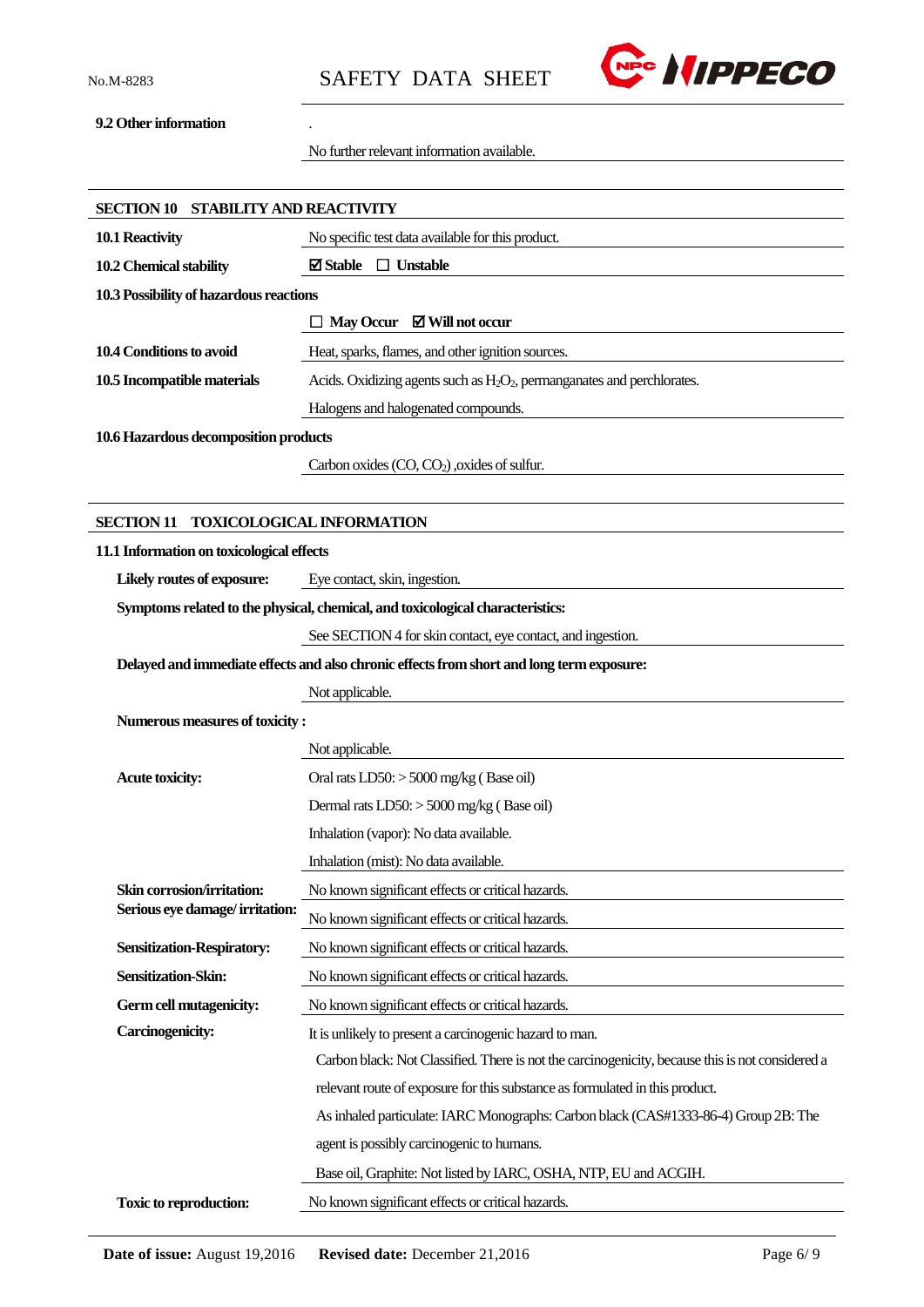

| Specific target organ systemic<br>toxicity following single<br>exposure:   | No known significant effects or critical hazards. |
|----------------------------------------------------------------------------|---------------------------------------------------|
| Specific target organ systemic<br>toxicity following repeated<br>exposure: | No known significant effects or critical hazards. |
| <b>Aspiration hazard:</b>                                                  | No known significant effects or critical hazards. |
| <b>Other information:</b>                                                  | No further relevant information available.        |

# **SECTION 12 ECOLOGICAL INFORMATION**

| 12.1 Toxicity                           |                                                   |
|-----------------------------------------|---------------------------------------------------|
| <b>Aquatic:</b>                         | No further relevant information available.        |
| Terrestrial:                            | No further relevant information available.        |
| 12.2 Persistence and degradability      |                                                   |
|                                         | No specific test data available for this product. |
| 12.3 Bioaccumulative potential          | No further relevant information available.        |
| 12.4 Mobility in soil                   | No further relevant information available.        |
| 12.5 Results of PBT and vPvB assessment |                                                   |
|                                         | Not applicable.                                   |
| 12.6 Other adverse effects              | No additional information available.              |

# **SECTION 13 DISPOSAL CONSIDERATIONS**

# **13.1Waste treatment methods**

| <b>Product and packaging:</b> | Place contaminated materials in disposable containers and dispose of in a manner consistent with   |
|-------------------------------|----------------------------------------------------------------------------------------------------|
|                               | applicable regulations. Contact local environmental or health authorities for approved disposal of |
|                               | this material.                                                                                     |

| <b>TRANSPORT INFORMATION</b><br><b>SECTION 14</b>                             |                                |
|-------------------------------------------------------------------------------|--------------------------------|
| 14.1 UN number                                                                | Not regulated.                 |
| 14.2 UN proper shipping name                                                  | Not regulated.                 |
| 14.3 Transport hazard class(es)                                               | Not regulated.                 |
| 14.4 Packing group                                                            | Not regulated.                 |
| 14.5 Environmental hazards                                                    |                                |
| <b>Marine pollutant:</b>                                                      | $\Box$ Yes Chemical name (wt%) |
|                                                                               | $\blacksquare$ No              |
| 14.6 Special precautions for user                                             | Not applicable.                |
| 14.7 Transport in bulk according to Annex II of MARPOL 73/78 and the IBC Code |                                |
|                                                                               | Not applicable.                |

# **SECTION 15 REGULATORY INFORMATION**

**15.1 Safety, health and environmental regulations/legislation specific for the substance or mixture**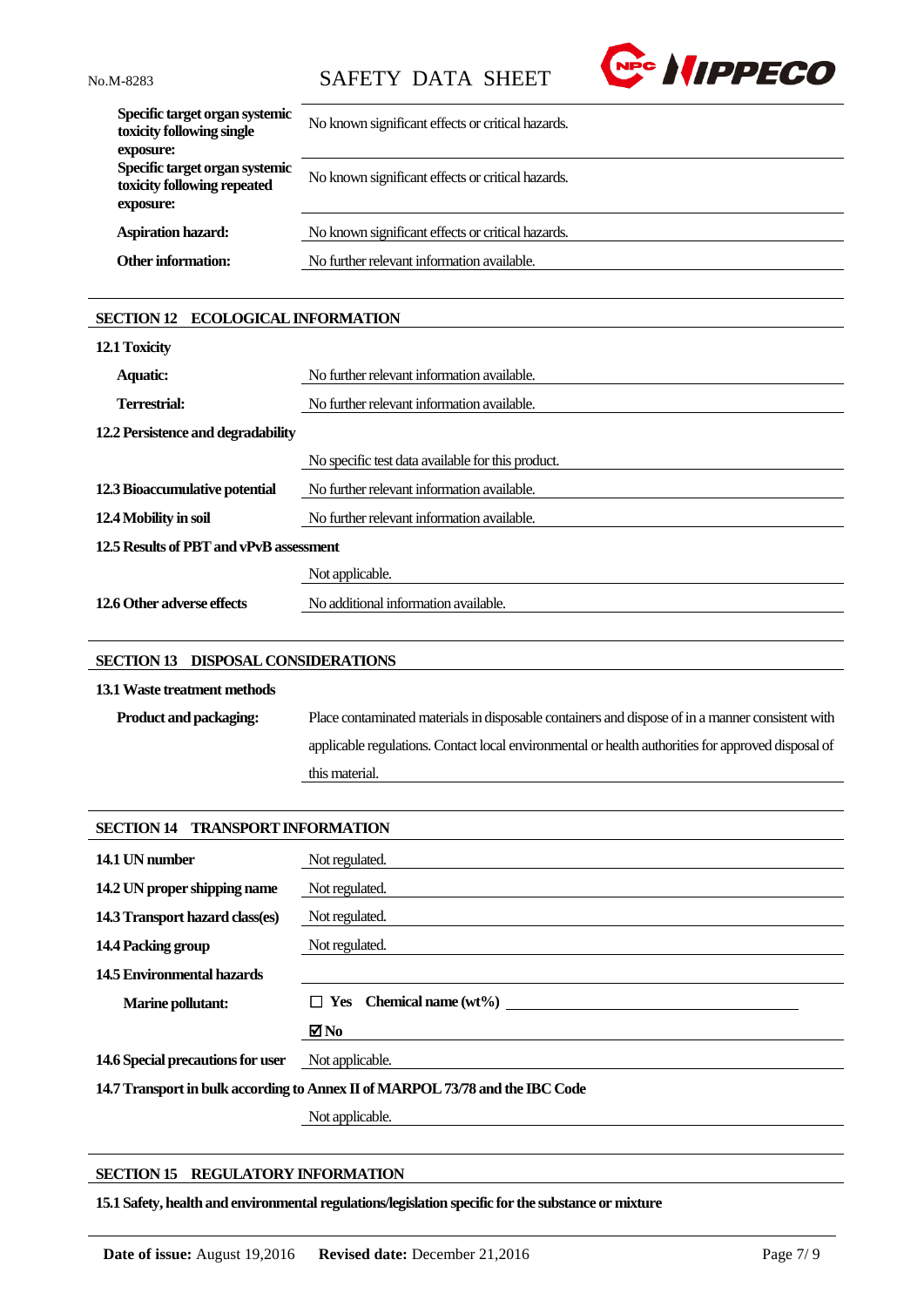

| <b>EU</b> information<br>(EC)1907/2006                  |                                                                                            |  |
|---------------------------------------------------------|--------------------------------------------------------------------------------------------|--|
| Title VII:                                              | Not regulated.                                                                             |  |
| (EC)1907/2006<br>Title VII:                             | Not regulated.                                                                             |  |
| (EC)1005/2009:                                          | Not regulated.                                                                             |  |
| (EC)805/2004:                                           | Not regulated.                                                                             |  |
| (EU)649/2012:                                           | Not regulated.                                                                             |  |
| Others:                                                 | No further relevant information available.                                                 |  |
| <b>USA</b> information                                  |                                                                                            |  |
| TSCA (Toxic substances control act)                     |                                                                                            |  |
|                                                         | Not regulated. All ingredients are listed.                                                 |  |
| Information on the label under OSHA HCS                 |                                                                                            |  |
| Signal word:                                            | Not required.                                                                              |  |
| Hazard statement(s):                                    | Not required.                                                                              |  |
| Pictogram(s):                                           | Not required.                                                                              |  |
| Precautionary statement(s):                             | Not required.                                                                              |  |
| <b>Unclassified hazards</b>                             | Not applicable.                                                                            |  |
| (HNOC):                                                 |                                                                                            |  |
| Percentage of ingredient(s)                             | Not applicable.                                                                            |  |
| with unknown toxicity:                                  |                                                                                            |  |
| SARA Title III § 313                                    |                                                                                            |  |
|                                                         | <b>Chemical name:</b> None.<br>Wt%:                                                        |  |
| <b>California Proposition 65</b>                        |                                                                                            |  |
|                                                         | <b>Chemical name:</b> None.<br>$Wt\%$ :                                                    |  |
| <b>Others</b>                                           | No further relevant information available.                                                 |  |
| 15.2 Chemical safety assessment                         |                                                                                            |  |
|                                                         | This product contains substances for which Chemical Safety Assessments are still required. |  |
| <b>OTHER INFORMATION</b><br><b>SECTION 16</b>           |                                                                                            |  |
| <b>Other information</b>                                |                                                                                            |  |
|                                                         | No additional information available.                                                       |  |
| Date of issue:                                          | <b>August 19,2016</b>                                                                      |  |
| The date of preparation of the December 21,2016         |                                                                                            |  |
| SDS or the last change to it:                           |                                                                                            |  |
|                                                         |                                                                                            |  |
| Literature reference:                                   |                                                                                            |  |
| - U.S. Department of Labor, 29CFR Part 1910.            |                                                                                            |  |
| - U.S. Environmental Protection Agency, 40CFR Part 372. |                                                                                            |  |

**- U.S. Consumer Product Safety Commission, 16CFR Part 1500.**